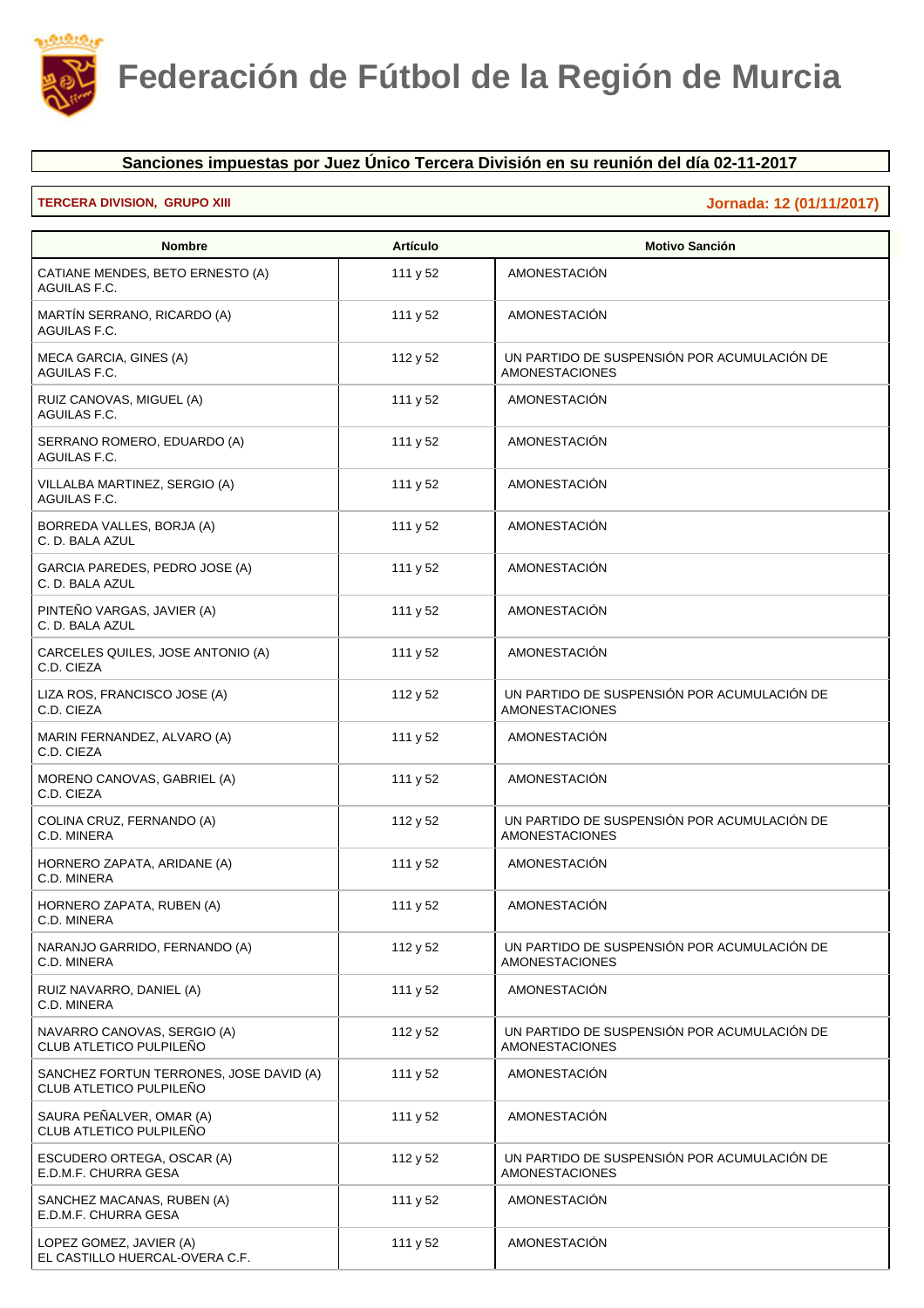| MARTINEZ BENITEZ, TOMAS GINES (A)<br>EL CASTILLO HUERCAL-OVERA C.F.         | 111 y 52 | AMONESTACIÓN                                                         |
|-----------------------------------------------------------------------------|----------|----------------------------------------------------------------------|
| TORRENTE RAMOS, ALBERTO (A)<br>EL CASTILLO HUERCAL-OVERA C.F.               | 112 y 52 | UN PARTIDO DE SUSPENSIÓN POR ACUMULACIÓN DE<br><b>AMONESTACIONES</b> |
| NICOLAS ABENZA, ANTONIO (A)<br>EL PALMAR C.F.                               | 111 y 52 | AMONESTACIÓN                                                         |
| ROLDAN LUPIAÑEZ, FRANCISCO (A)<br>EL PALMAR C.F.                            | 111 y 52 | <b>AMONESTACIÓN</b>                                                  |
| MARTINEZ RODRIGUEZ, OSCAR-BERENGUER (A)<br>F. C. CARTAGENA SAD              | 111 y 52 | AMONESTACIÓN                                                         |
| DANKINS, ASHFORD MICHAEL (A)<br>F.C. PINATAR ARENA                          | 111 y 52 | AMONESTACIÓN                                                         |
| RUIZ PEREZ, DANIEL (A)<br>F.C. PINATAR ARENA                                | 111 y 52 | <b>AMONESTACIÓN</b>                                                  |
| DÁVILA MARTÍNEZ, JOSÉ FRANCISCO (A)<br>LA UNION C.F. (SUMINISTROS MAYOR)    | 111 y 52 | <b>AMONESTACIÓN</b>                                                  |
| SANCHEZ MADRID, JESUS (A)<br>LA UNION C.F. (SUMINISTROS MAYOR)              | 111 y 52 | AMONESTACIÓN                                                         |
| PLAZAS FERNANDEZ, JOSE FRANCISCO (A)<br>LORCA FUTBOL CLUB, SAD              | 111 y 52 | <b>AMONESTACIÓN</b>                                                  |
| IGLESIAS MARTINEZ, JUAN MARIANO (A)<br>MAR MENOR C.F.                       | 112 y 52 | UN PARTIDO DE SUSPENSIÓN POR ACUMULACIÓN DE<br><b>AMONESTACIONES</b> |
| MARIN NIETO, RAMON (A)<br>MAR MENOR C.F.                                    | 111 y 52 | AMONESTACIÓN                                                         |
| GUIRAO ROMERO, JUAN CARLOS (A)<br>MULEÑO C.F.                               | 111 y 52 | AMONESTACIÓN                                                         |
| HERNANDEZ GARCIA, SERGIO (A)<br>MULEÑO C.F.                                 | 111 y 52 | AMONESTACIÓN                                                         |
| NOGUERA SANCHEZ, SERGIO (A)<br>MULEÑO C.F.                                  | 111 y 52 | AMONESTACIÓN                                                         |
| PIÑERO BOLARIN, ENRIQUE (A)<br>MULEÑO C.F.                                  | 111 y 52 | AMONESTACIÓN                                                         |
| ROMERO GIL, SALVADOR (A)<br>MULENO C.F.                                     | 111 y 52 | AMONESTACIÓN                                                         |
| ROBLES MARIN, ELOY (A)<br>NV ESTUDIANTES DE MURCIA C.F.                     | 111 y 52 | AMONESTACIÓN                                                         |
| PAMIES SERNA JOSE MANUEL (A)<br>REAL MURCIA C.F. SAD                        | 111 y 52 | AMONESTACIÓN                                                         |
| GUERRERO MÁS, JOSÉ LUIS (A)<br>SOCIEDAD FOMENTO Y CULTURA MINERVA           | 111 y 52 | <b>AMONESTACIÓN</b>                                                  |
| MARTINEZ PEÑALVER, FRANCISCO JOSE (A)<br>SOCIEDAD FOMENTO Y CULTURA MINERVA | 111 y 52 | <b>AMONESTACIÓN</b>                                                  |
| RUBIO FUENTES, BASILIO JOSE (A)<br>SOCIEDAD FOMENTO Y CULTURA MINERVA       | 112 y 52 | UN PARTIDO DE SUSPENSIÓN POR ACUMULACIÓN DE<br><b>AMONESTACIONES</b> |
| CONESA RUIZ, VICTOR (A)<br>UNION DEPORTIVA LOS GARRES                       | 112 y 52 | UN PARTIDO DE SUSPENSIÓN POR ACUMULACIÓN DE<br><b>AMONESTACIONES</b> |
| GOMEZ LOPEZ, EMILIO JOSE (A)<br>UNION DEPORTIVA LOS GARRES                  | 111 y 52 | AMONESTACIÓN                                                         |
| JIMENEZ HERNANDEZ SAMUEL (A)<br>UNION DEPORTIVA LOS GARRES                  | 111 y 52 | AMONESTACIÓN                                                         |
| ROBLES RULL, ALBERTO (A)<br>UNION DEPORTIVA LOS GARRES                      | 111 y 52 | AMONESTACIÓN                                                         |
| SANCHEZ NICOLAS, DAVID (A)<br>UNION DEPORTIVA LOS GARRES                    | 111 y 52 | <b>AMONESTACIÓN</b>                                                  |
| MANSILLA MARTINEZ, JORGE (A)<br>YECLANO DEPORTIVO                           | 111 y 52 | AMONESTACIÓN                                                         |
| RUMBO SANCHEZ, ANTONIO (A)<br>YECLANO DEPORTIVO                             | 111 y 52 | <b>AMONESTACIÓN</b>                                                  |
| TORRE LARRAÑAGA, IKER (A)<br>YECLANO DEPORTIVO                              | 111 y 52 | AMONESTACIÓN                                                         |